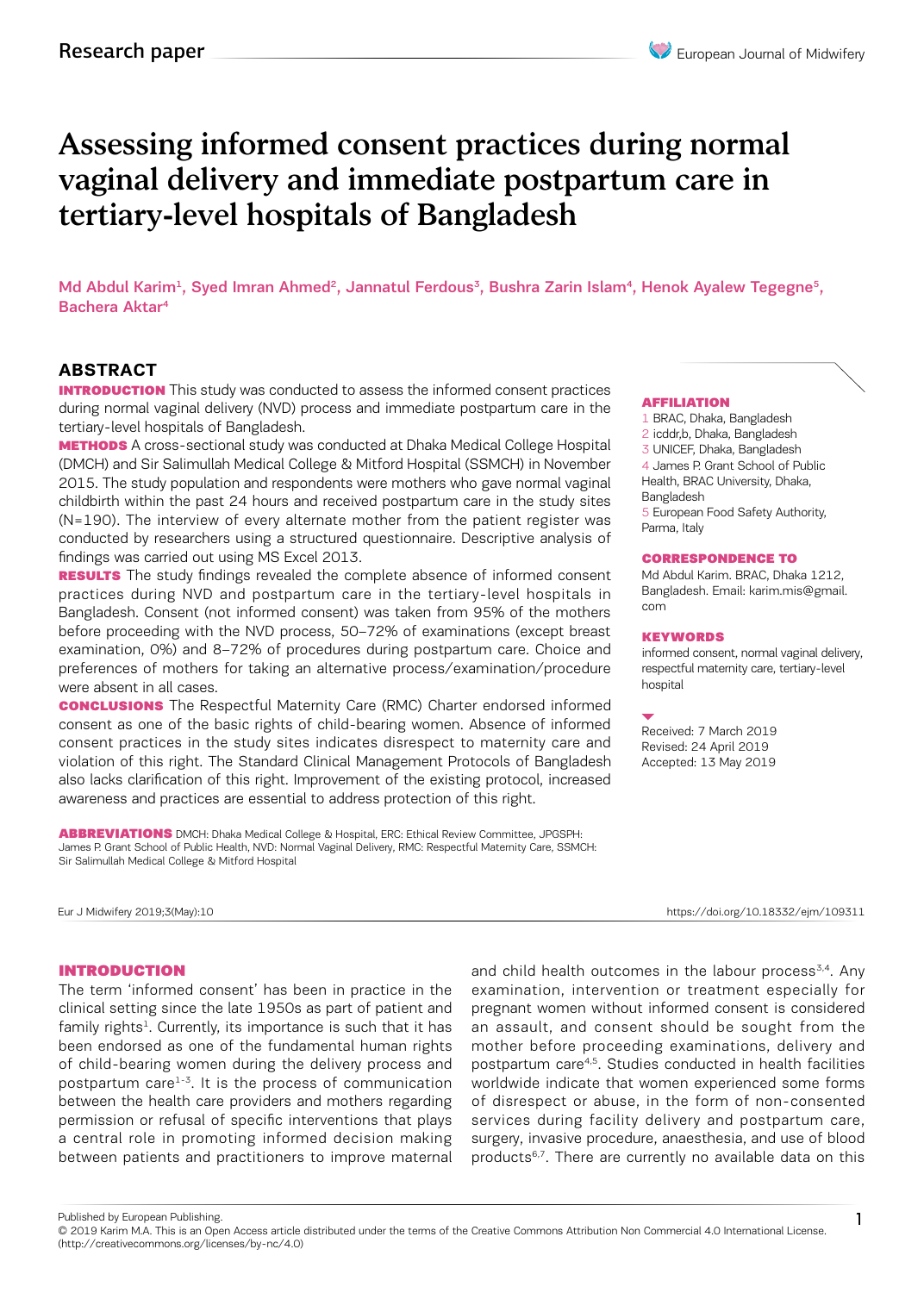issue in the context of Bangladesh, especially in tertiarylevel hospitals.

The first aim of this study was to assess informed consent practices during normal vaginal delivery (NVD) process and immediate postpartum care in the tertiary-level hospitals of Bangladesh. The information from this study could inform practical measures and guidance to address this issue for further improvement of respectful maternity care.

#### **METHODS**

A cross-sectional study was conducted in Dhaka Medical College Hospital (DMCH) and Sir Salimullah Medical College & Mitford Hospital (SSMCH) in Dhaka, Bangladesh in November 2015. The reason behind choosing this type of study was to quantify the prevalence rate of the inform consent practices in midwifery care in the study sites. The prevalence rate (9.7%) of informed consent practices at medical out-patient departments in tertiary-level hospitals in Pakistan was used for the calculation of sample size<sup>8</sup>. Based on that study's findings and using the prevalencebased formula:  $n = t^2 p(1-p)/d^2$  where prevalence  $p = 9.7\%$ , error margin  $d = 5%$  and confidence interval  $t = 98%$ , a sample size of 190 was calculated. The prevalence rate of Pakistan was used due to the very similar sociodemographic and cultural condition of the two countries. The respondents were mothers who gave normal vaginal childbirth within 24 hours, received postpartum care there, were in normal condition, whose newborns were alive, and were available in the study sites. Mothers who were not mentally and physically able to participate and/or in a risky condition, were excluded. A structured questionnaire was developed (Supplementary file) and pretesting was done in a similar setting (Shaheed Suhrawardy Medical College Hospital, Dhaka). Based on the experience during pre-testing, it was revised and made functional. Considering the previous patient flow record, the initial plan was to collect 117 (62%) and 73 (38%) samples from DMCH and SSMCH, respectively. However, based on the availability of the respondents during data collection, information of 49 (26%) and 141 (74%) mothers were collected from DMCH and SSMCH, respectively. The systematic random sampling method was used and every alternate mother from a hospital patient register was selected for an interview. If the selected mother fell under exclusion criteria, the next serial number was chosen. The face-to-face interview was conducted by the researchers using the questionnaire. Data were entered into a spreadsheet (MS excel 2013 version) and descriptive (numeric, graphical, and tabular) analysis of the findings was carried out.

#### In this study:

Normal Vaginal Delivery refers to — the spontaneous vaginal delivery of baby in the normal manner<sup>9</sup>.

Informed consent is defined as — verbal or written permission of mother/family member/relative (after being informed and understood the purpose, benefit, success rate and potential risk of examinations or procedures explained by the service providers) to service providers before proceeding delivery and any examination and/or procedure<sup>5</sup>. Consent refers to — only permission (written or verbal) of mother/family member/relative to the service provider to proceed delivery and any examination and/or procedure (without considering the explanation of the process/ examination/procedure)<sup>10</sup>.

Immediate postpartum care is defined as — maternal care within 24 hours of normal vaginal delivery.

Ethical approval of the study was obtained from the ethical review committee (ERC) of the James P. Grant School of Public Health (JPGSPH), BRAC University, Bangladesh, while written permission was obtained from the hospital authority for the study, and voluntary participation, consent and anonymity of participants were ensured. Nothing was done during the study that could interrupt the ongoing services in the study sites, and the regular activities of both mothers and service providers.

#### RESULTS

#### **Profile of respondents**

The mean age of the mothers was 23.71 years, the majority (58%) were below 25 years of age, and 38% of them came to the hospital for their 2nd delivery. More than half (52%) of the mothers completed only primary level education, and 96% were involved in household activities, and nearly half of them (43%) lived in an urban area (Table 1).

#### *Table 1. Sociodemographic characteristics of the respondents\**

| <b>Variables</b>           | Frequency (%) N=190 |
|----------------------------|---------------------|
| Data collection site       |                     |
| <b>DMCH</b>                | 49 (26)             |
| <b>SSMCH</b>               | 141 (74)            |
| Mother's age (years)       |                     |
| < 18                       | 04(02)              |
| $18 - 24$                  | 106 (56)            |
| $25 - 29$                  | 50 (26)             |
| $30 - 34$                  | 24 (13)             |
| $35 - 39$                  | 06 (03)             |
| Mother's employment status |                     |
| Employed                   | 07(04)              |
| Household work             | 183 (96)            |
| <b>Level of education</b>  |                     |
| No Education               | 02(01)              |
| Signature only             | 23(12)              |
| Primary education          | 99 (52)             |
| Secondary and above        | 66 (35)             |
| <b>Living place</b>        |                     |
| Rural                      | 41 (22)             |
| Urban                      | 82 (43)             |
| Peri-urban                 | 67(35)              |
|                            | Continued           |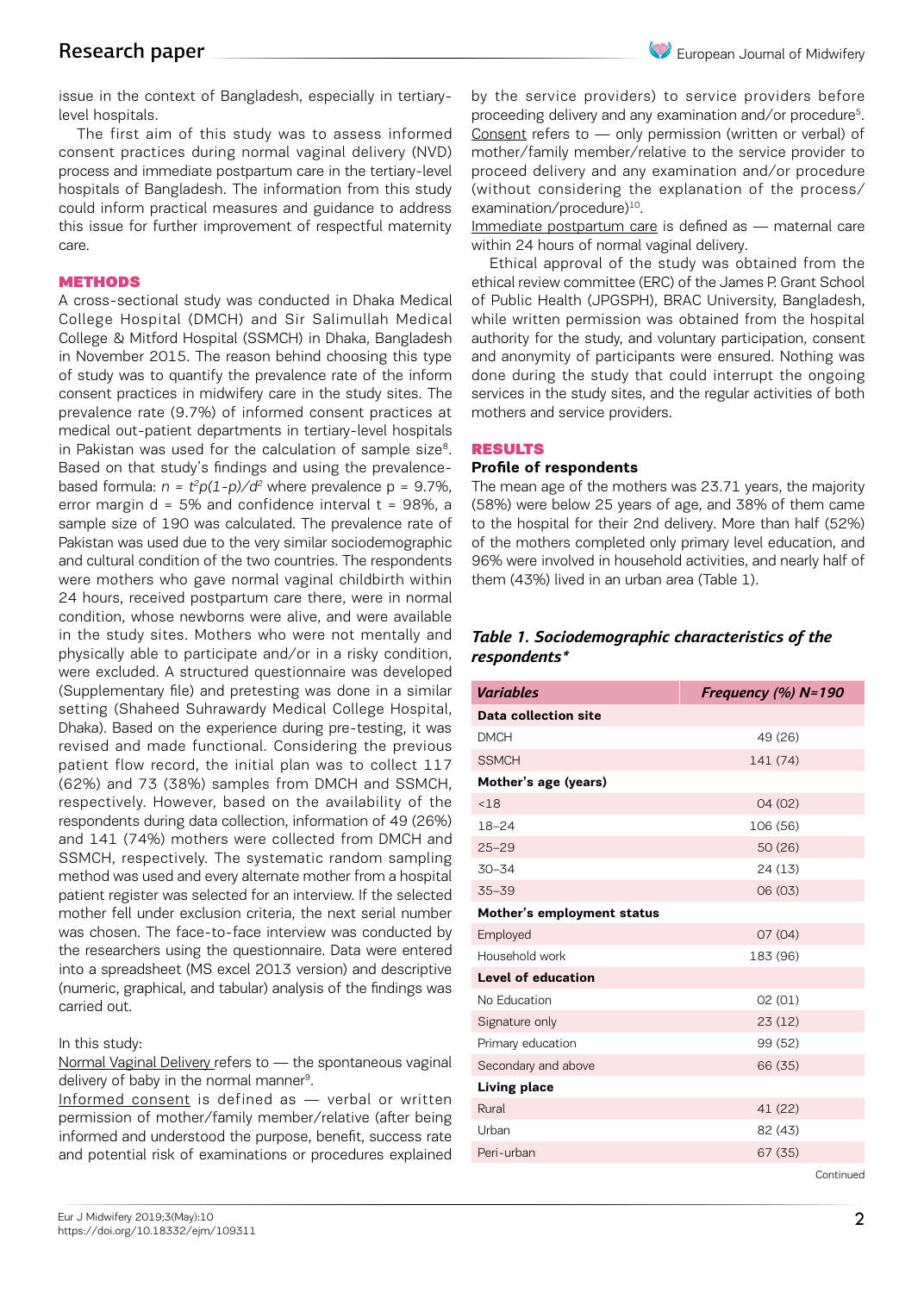# Research paper

#### *Table 1.* Continued

| <b>Variables</b>               | Frequency $(\%)$ N=190 |
|--------------------------------|------------------------|
| <b>Current delivery status</b> |                        |
| 1st child delivery             | 55 (29)                |
| 2nd child delivery             | 72 (38)                |
| $\geq$ 3rd child delivery      | 63 (33)                |

\*Mothers who gave normal vaginal childbirth within the last 24 hours in SSMCH & DMCH and participated in the study.

#### **Informed consent practices**

The findings show the complete absence of informed consent practices during the NVD process and immediate postpartum care in the tertiary-level hospitals of Bangladesh. Written consent (not informed consent) is taken to proceed with NVD, which is mostly signed by family members (92%), relatives (5%) but rarely by the mother (3%). This consent includes only a signature (by mother, family member, or relative) on the admission form used as a proxy for a consent form that contains the patient's information such as name, age, date and purpose of admission. The purpose, benefits, success rate and potential risks of the procedure were not mentioned in the message above the signature. However, the purpose was explained verbally.

During immediate postpartum care, verbal consent taking ranged from 50% to 72% of cases for examination, except (0%) for breast examination (Figure 1).

Verbal consent is also taken for invasive services, such as injection (46%) and blood transfusion (83%), and for the provision of medication (8%). Of the mothers who require the same examination/procedure more than once, only 12% were asked for verbal consent every time the examination/ procedure proceeded. Only 11% of the service providers allowed mothers to ask questions if they wanted to have information about any examination and procedure.

#### *Figure 1. Consent taken for procedures during immediate postpartum care*



#### **DISCUSSION**

Informed consent is one of the components of respectful maternity care during the delivery process and the postpartum period<sup>3</sup>. It is not only a voluntary consent or refusal of any process or procedure; it is a universal right of child-bearing women that ensures their right to know in detail and be well-informed about the services (before agreeing to any care) they receive $1-4$ . This right prevents the service providers from doing anything to child-bearing

women without their knowledge and consent<sup>3,4</sup>. Any process or procedure especially for pregnant women without informed consent creates a communication gap between mothers and service providers regarding permission or refusal of certain interventions, hampers mother's informed decision making, leads to non-consented care, disrespect and abuse in maternity care<sup>1,4,5</sup>. In many countries, this right is absent or poorly present, which indicates disrespect, abuse and violation of this basic human right of women in maternity care<sup>3,8,10-14</sup>. Non-consented care, disrespect, abusive behaviour and assault to the mothers are becoming emerging and urgent issues in different countries during maternity care<sup>3,6</sup>.

Findings from this study reveal the complete absence of the basic right of informed consent in the tertiary-level hospitals of Bangladesh, which indicates disrespect and the violation of this basic right of child-bearing women during midwifery care, NVD process, and immediate postpartum care<sup>3,5</sup>. The admission form of the child-bearing women is being used as a proxy consent form. Before proceeding NVD, the service providers obtain a signature on the admission form under the message: 'I, at this moment giving the consent for NVD with my full sense and the hospital authority will not be responsible if any risks or bad things happen'. They consider it as consent for the NVD process. This message does not explain the types of risks from the procedure. The potential risks are also not explained to the patient, family members or relatives by the service providers before the procedure. The child-bearing women, family members, or relatives only know that they have given a signature for the delivery process. However, earlier studies in different countries revealed poor adherence to obtaining the patient informed consent by the health professionals of medical out-patient departments and for proceeding with any procedure during childbirth in hospitals<sup>5,8,14</sup>.

Verbal consent is only the oral permission of mothers for proceeding with any type of examination required during immediate postpartum care. Mothers do not have any choice for any alternatives for the examinations or the opportunity to ask the service provider about the services they receive. They were destined to receive the services only in the way the service providers were ready to provide. Similarly, studies in different countries also revealed that mothers experienced these types of disrespect for examinations/ procedures during the antenatal visit, delivery process and postpartum care in the hospitals $10,11$ .

A study revealed the practice of obtaining verbal consent from mothers during procedures in postpartum care, whereas informed consent is in place for surgery, invasive procedure, anaesthesia, and using blood products<sup>7</sup>. Some other studies in different countries identified the noncompliance of the national standard protocols, raised ethical and legal questions, and suggested that the issue regarding respectful maternity care needs to be addressed<sup>13,14</sup>.

Although in other countries, one-third of the mothers had the opportunity to ask questions to service providers regarding any examination and procedure<sup>15,16</sup>, the present study found very few (11%) service providers allowed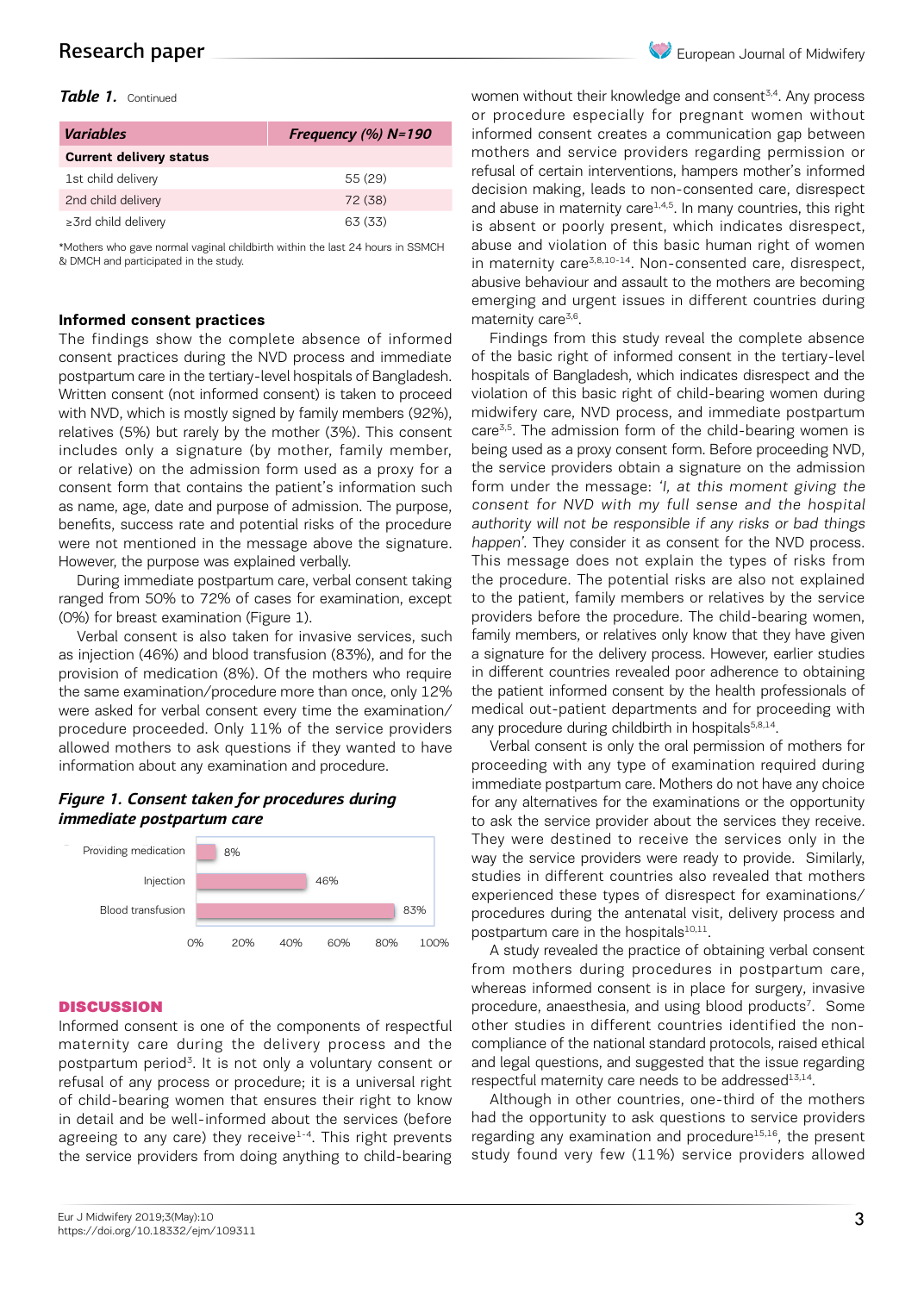# Research paper

mothers to ask questions.

Many guidelines and protocols related to informed consent and the right of refusal of services have been established for several decades to ensure women's rights to dignity and respectful care, in order to have facility-based childbirth with reduced risk of maternal mortality<sup>4,6</sup>. Still many countries have not addressed or clarified these rights in their standard operating protocols for clinical management $5,12$ . Thus, disrespectful care is becoming an emerging problem that is creating growing concern in communities, from the wealthiest to the most impoverished nations worldwide $3,6$ . This situation is more common in the health systems of lowincome settings<sup>6</sup>. This type of non-consented care occurs because of the absence of clarification on this right in the standard operating protocols of clinical management, lack of understanding, low level of education, language difficulties, cultural background, and distressed condition of mother by the pain during the labour process<sup>5,13,17</sup>.

The Respectful Maternity Care (RMC) Charter endorsed informed consent as one of the universal rights of childbearing women<sup>3</sup>. Consent taking is also mandatory for maternity care in Bangladesh<sup>17</sup>. However, this type of disrespect (non-consented care) occurred due to the absence of clarification on respectful maternity care in the standard operating protocols, the lack of knowledge by service providers on the issue, that lack of care incurs a penalty is not mentioned in the protocols, the condition of mother, and busy units in the tertiary-level hospital settings in Bangladesh<sup>5,17</sup>.

#### **Limitations**

The results are based on the response of the mothers from only two tertiary-level hospitals. There are also very limited studies in the peer-reviewed literature on the issue. So, our findings could neither be compared with other studies in similar settings in Bangladesh nor worldwide.

Further studies are needed for the identification of the gap between RMC charter endorsed rights and the present standard protocols for clinical management in Bangladesh and their practice in reality. Development of a specific consent form and the orientation of service providers to protect the rights of child-bearing women are essential so that the practice of informed consent is implemented to ensure respectful maternity care during NVD and immediate postpartum care.

#### CONCLUSIONS

The absence of informed consent and low levels of practices that ensure the universal rights of child-bearing women during midwifery care in the tertiary-level hospitals in Bangladesh are concerning. Inclusion of the RMC Charter endorsed universal rights of child-bearing women in standard protocols for clinical management in Bangladesh and their practice are essential to women's right to dignity and respectful care in midwifery care.

#### REFERENCES

1. Grady C. Enduring and emerging challenges of informed

consent. N Engl J Med. 2015;372(9):855-862. doi:10.1056/NEJMra1411250

- 2. Berg JW, Appelbaum PS, Lidz CW, Parker LS. Informed consent: legal theory and clinical practice. USA: Oxford University Press; 2001.
- 3. Respectful maternity care: the universal rights of childbearing women. Washington, DC: White Ribbon Alliance; 2011. http://cdn2.sph.harvard.edu/wpcontent/uploads/sites/32/2014/05/Final\_RMC\_ Charter.pdf. Accessed October 22, 2015.
- 4. Goldberg H. Informed decision making in maternity care. The Journal of Perinatal Education. J Perinat Educ. 2009;18(1):32-40. doi:10.1624/105812409X396219
- 5. Marshall JE. Informed consent to intra partum procedures. Br J Midwifery. 2000;8(4):225-227. doi:10.12968/bjom.2000.8.4.8154
- 6. Kruk ME, Kujawski S, Mbaruku G, Ramsey K, Moyo W, Freedman LP. Disrespectful and abusive treatment during facility delivery in Tanzania: a facility and community survey. Health Policy Plan. 2013;33(1):e26-e33. doi:10.1093/heapol/czu079
- 7. Mohsenian Sisakht A, Karamzade Ziarati N, Kouchak F, Askarian M. Adherence to informed consent standards in Shiraz hospitals: matrons' perspective. Int J Health Policy Manag. 2014;4(1):13-18. doi:10.15171/ijhpm.2014.104
- 8. Humayun A, Fatima N, Naqqash S, Hussain S, Rasheed A, Imtiaz H, Imam SZ. Patients' perception and actual practice of informed consent, privacy and confidentiality in general medical outpatient departments of two tertiary care hospitals of Lahore. BMC Med Ethics. 2008;9(1):14. doi:10.1186/1472-6939-9-14
- 9. Brunt I. Normal birth. Perm J. 2005;9(1):96–98. doi:10.7812/tpp/04-125
- 10. Carey-Hazell K. Improving patient information and decision making. Consumers Health Forum of Australia. 2000;1:21-22.
- 11. Sando D, Kendall T, Lyatuu G, et al. Disrespect and Abuse During Childbirth in Tanzania: Are Women Living With HIV More Vulnerable? J Acquir Immune Defic Syndr. 2014;67(Suppl 4):S228-S234. doi:10.1097/QAI.0000000000000378
- 12. Windau-Melmer T. A Guide for Advocating for Respectful Maternity Care. Washington, DC: Futures Group, Health Policy Project; 2013.
- 13. Manthous CA, Haddad C, Adjepong Y. Informed Consent for Medical Procedures: Local and National Practices. Chest. 2003;124(5):1978–1984. doi:10.1378/chest.124.5.1978
- 14. Asefa A, Bekele D. Status of respectful and non-abusive care during facility-based childbirth in a hospital and health centers in Addis Ababa, Ethiopia. Reproductive health. 2015;12(1):33. doi:10.1186/s12978-015-0024-9
- 15. Jukić M, Kvolik S, Kardum G, Kozina S, Tomić A, Juraga . Knowledge and Practices of Obtaining Informed Consent for Medical Procedures among Specialist Physicians: Questionnaire Study in 6 Croatian Hospitals. Croat Med J. 2009;50(6):567-574. doi:10.3325/cmj.2009.50.567